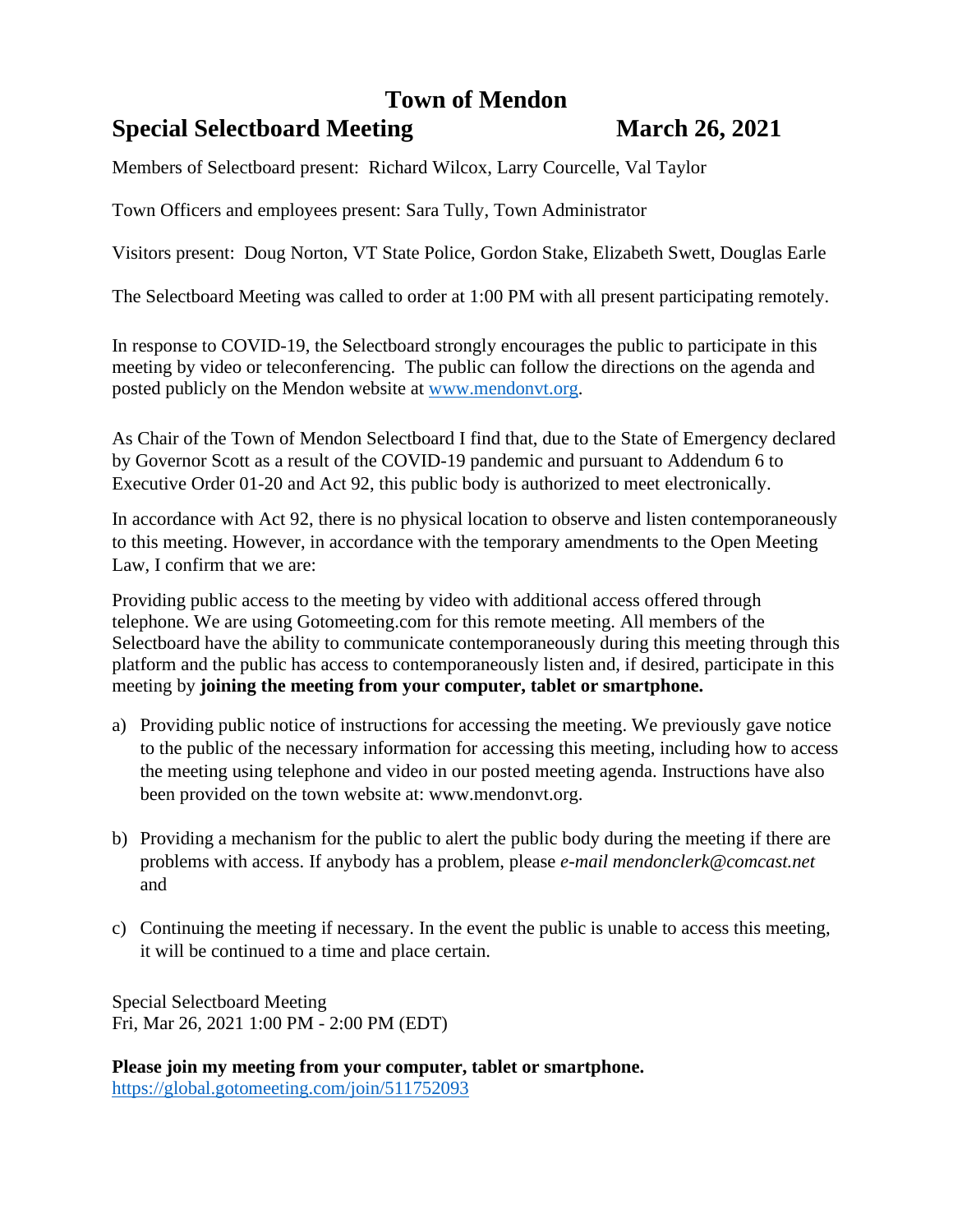#### **You can also dial in using your phone.**

United States: [+1 \(872\) 240-3212](tel:+18722403212,,511752093)

**Access Code:** 511-752-093

New to GoToMeeting? Get the app now and be ready when your first meeting starts: <https://global.gotomeeting.com/install/511752093>

Please note that all votes taken during this meeting that are not unanimous will be done by roll call vote, in accordance with the law.

Let's start the meeting by taking a roll call attendance of all members participating in the meeting.

Roll call: Richard Wilcox, Larry Courcelle, Val Taylor

The purpose of the meeting is to meet with the State Police to discuss law enforcement response in Mendon, state statutes regarding the discharge of firearms, the proposed Mendon Firearm Discharge Ordinance and Civil Actions or prosecutions by the State.

### Business

The Selectboard discussed with Doug Norton, State Police general law enforcement in Mendon and statutes regulating discharging firearms. Some towns have adopted Firearm Discharge Ordinance, but they are limited. The State Police do not respond to calls of discharging firearms more in towns without ordinances rather than ones that do. In general, they do not respond to a large number of complaints regarding discharging firearms.

The Selectboard discussed enforcement regarding the proposed Mendon Firearm Discharge Ordinance. Depending on how it is worded the State Police could issue a municipal ticket, but the town would primarily be the enforcing agency.

Motion by R. Wilcox to enter Executive Session at 1:15 PM for the purpose of discussion under T.1 VSA 313 (1) with the Selectboard, S. Tully and Doug Norton present. The motion was seconded by L. Courcelle. The motion passed unanimously. The Chair declared the Board out of Executive Session at 2:17 PM.

## No action taken.

S. Tully will set up meetings with the Rutland County Sheriff and Game Warden to have similar conversations regarding the proposed Mendon Firearm Discharge Ordinance and enforcement of